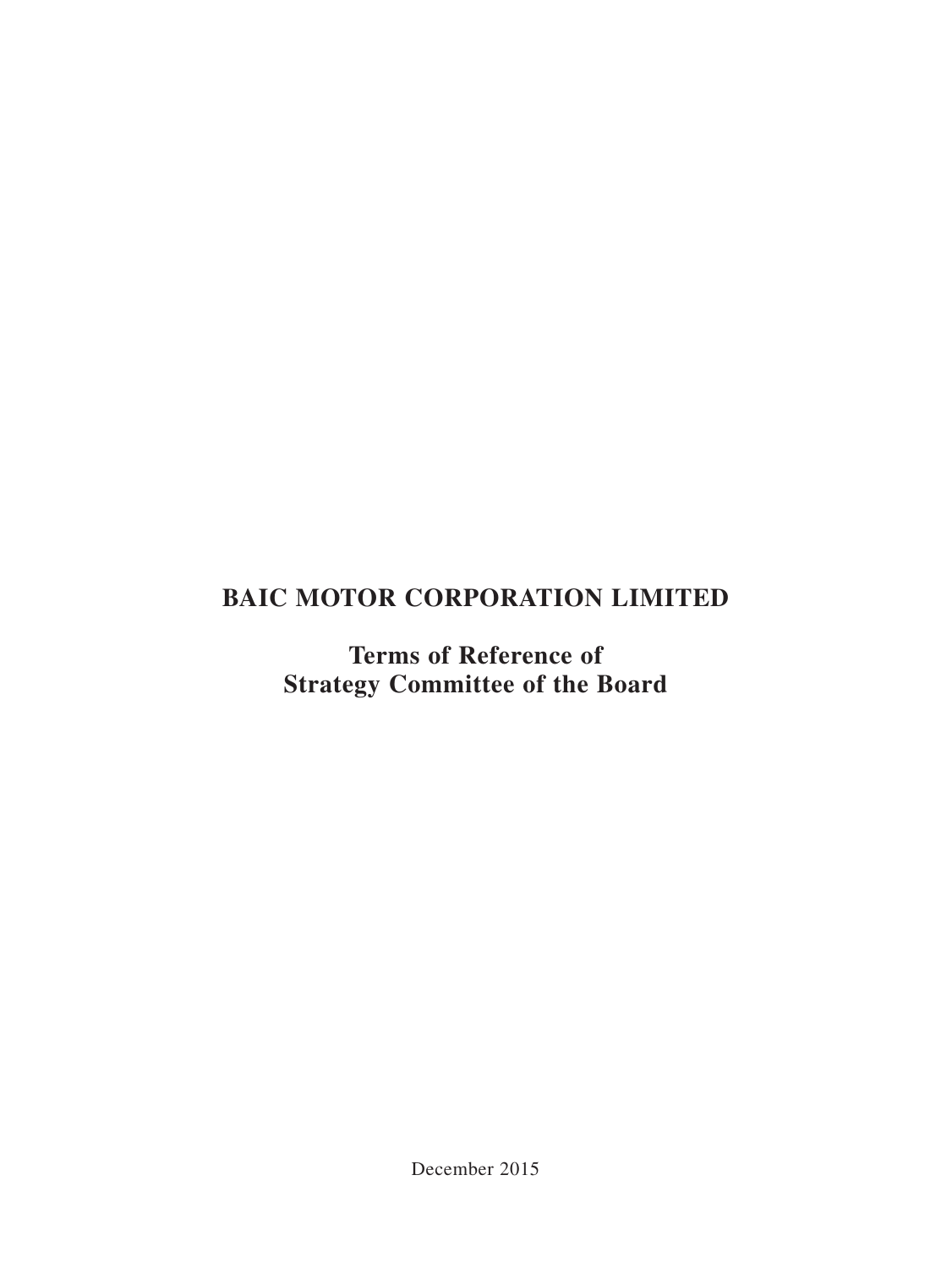# **Contents**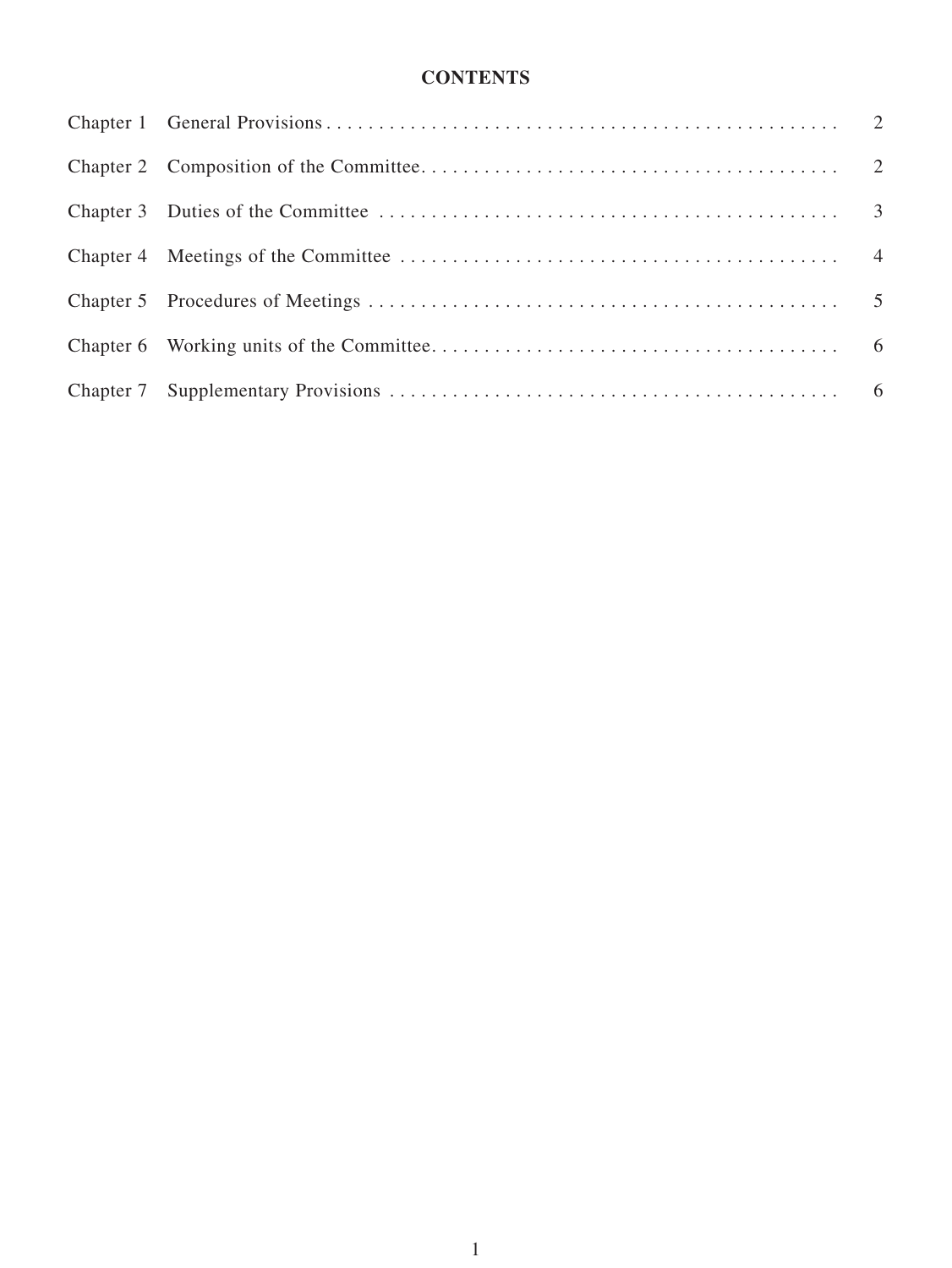#### **Chapter 1 General Provisions**

**Article 1** In order to strengthen the core competitiveness, improve the decision-making procedures of investment, enhance the scientific decision-making procedures, and refine the corporate governance structure of the Company according to the needs of strategic development of the Company, the strategy committee (the "Strategy Committee" or the "Committee") under the board of directors (the "Board") was formed and these terms of reference were formulated in accordance with the Company Law of the People's Republic of China, Code of Corporate Governance for Listed Companies, the Rules Governing the Listing of Securities on The Stock Exchange of Hong Kong Limited (the "Stock Exchange") (the "Listing Rules") and the Code of Corporate Governance set out in Appendix XIV to the Listing Rules, the Articles of Association of BAIC Motor Corporation Limited (the "Articles of Association") and other relevant regulations.

Article 2 The Strategy Committee is a special committee established under the Board and is responsible for providing advices and suggestions for decisions made by the Board and the chairman of the Board in relation to issues within the scope of authorization delegated by the Board, and shall be accountable and report to the Board.

#### **Chapter 2 Composition of the Committee**

**Article 3** The Strategy Committee shall comprise ten members who shall be nominated by the chairman of the Board and elected by a majority of the members of the Board. Upon the approval of the resolution for the election of members, the appointment of the newly-elected committee member shall become effective immediately after such resolution of the Board takes effect.

**Article 4** The Strategy Committee shall have a chairman responsible for organizing the work of the Committee, whom shall be the chairman of the Board.

**Article 5** The term of office of the members of the Committee shall be the same as that of the directors. A member of the Committee may serve consecutive terms if re-elected upon the expiry of his/her term of office. If any member serving as a director of the Company ceases to be a director of the Company during his/her term of office, he shall *ipso facto* and immediately cease to hold the position of the member of the Committee.

**Article 6** Member of the Committee may resign prior to the expiry of his/her term of office. Written resignation report shall include a statement of the reason for such resignation and if necessary, the matters that shall be brought to the attention of the Board.

**Article 7** Members of the Committee may be adjusted during their terms of office according to the recommendation of the chairman of the Board and upon the consideration and approval of the Board.

**Article 8** In the event that the number of members of the Committee falls below the quorum provided in these terms of reference, the vacancy shall be filled up in accordance with these terms of reference.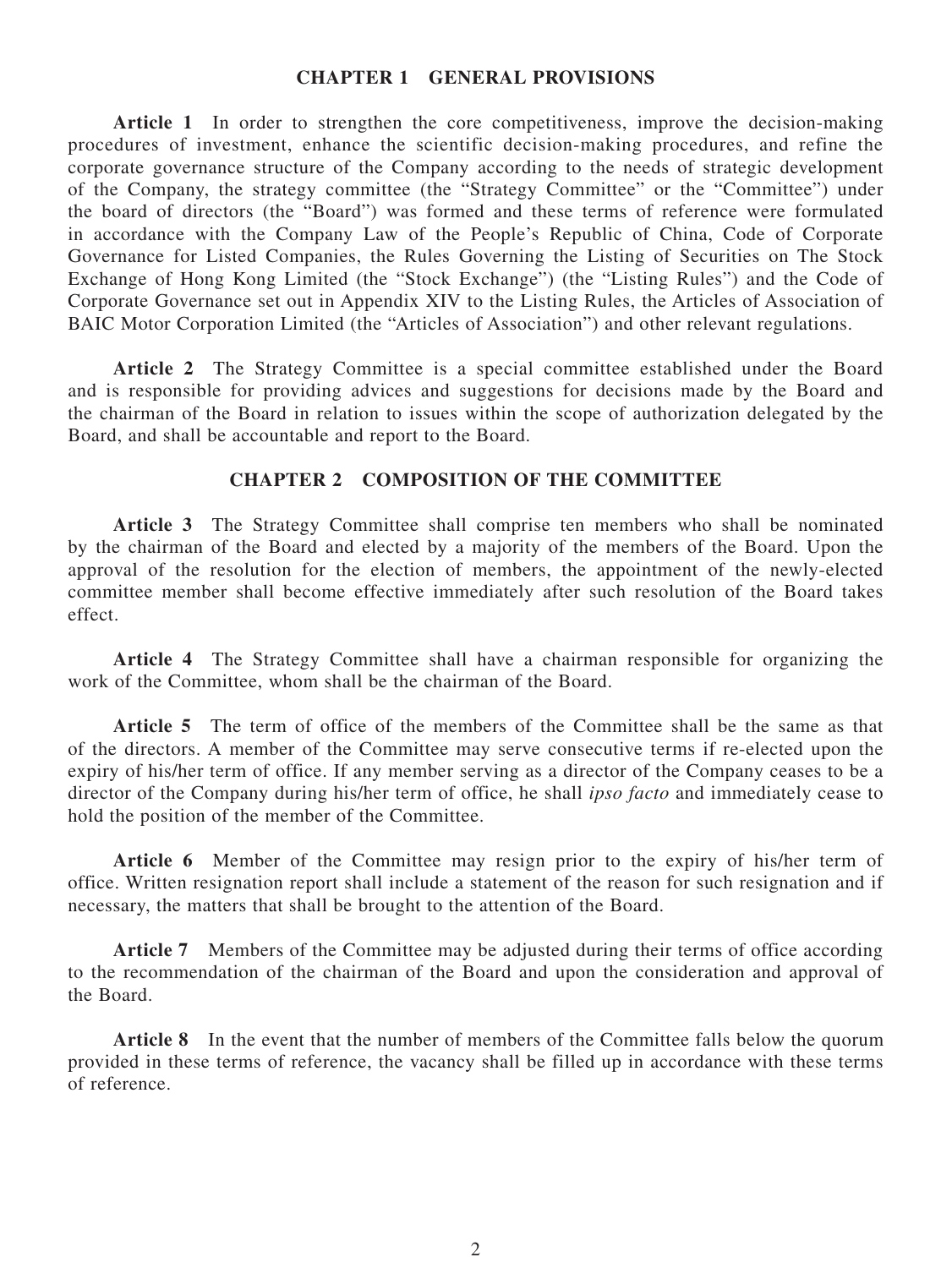### **Chapter 3 Duties of the Committee**

**Article 9** Principal duties of the Strategy Committee are as follows:

- (1) to review and make suggestions for the medium-to-long-term development strategies (including overall-strategies, human resources strategies and operation strategies) and development plans and proposals of the Company, and to evaluate and monitor the implementation of such plans;
- (2) to review the annual operation plans and investment proposals of the Company;
- (3) to review and make suggestions for plans regarding the increase or reduction of the registered capital, and proposals of corporate merger, division, and dissolution or change of the form of the Company;
- (4) to review and make suggestions for matters such as major investment, financing, guarantee, capital operation and asset operation which are subject to the approval of the Board or the chairman of the Board as authorized by the Board;
- (5) to review and make suggestions for matters such as major business reorganization, acquisition, merger and asset transfer which are subject to the approval of the Board or the chairman of the Board as authorized by the Board;
- (6) to review and make suggestions for the expansion to new markets, new business and new products of the Company;
- (7) to review and make suggestions for any major reorganization and restructuring proposal of the Company;
- (8) to guide and supervise the implementation of relevant Board resolutions;
- (9) other duties as conferred by the Board.

**Article 10** Duties of the chairman of the Committee include:

- (1) to convene and chair the meetings of the Committee;
- (2) to supervise and examine the operations of the Committee;
- (3) to sign on relevant documents of the Committee;
- (4) to report to the Board on the operations of the Committee;
- (5) to ensure the effective operation and performance of duties of the Committee;
- (6) other duties as requested by the Board.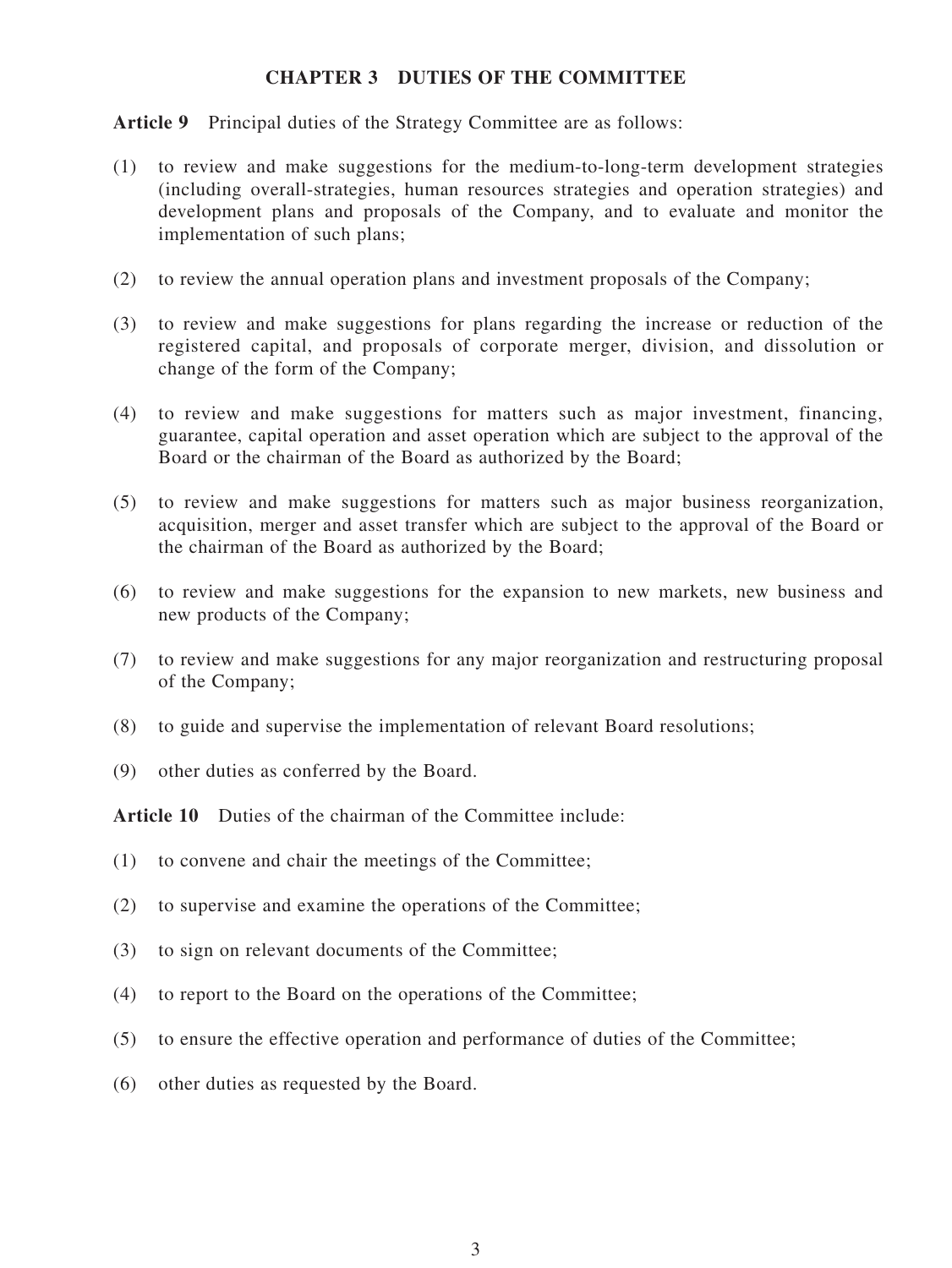**Article 11** The duty performance of the Committee shall comply with the Company Law, the Articles of Association and these terms of reference and shall not prejudice the interests of the Company and shareholders.

Article 12 If necessary, the Committee may engage intermediary agencies to provide professional advice for its decision-making upon approval of the Board, and the reasonable expenses incurred thereby shall be borne by the Company.

### **Chapter 4 Meetings of the Committee**

**Article 13** The Strategy Committee shall meet at least once a year, with a written notice dispatched to all members three days prior to the meeting. In principle, meetings of the Committee shall be held in the form of on-site meeting. Upon approval of the chairman of the Committee (who shall not unreasonably refuse to approve), meetings may be held by way of communication such as teleconference and video conference or through written proposals to be considered respectively. In case of emergencies or extraordinary circumstances, the aforesaid time and procedures of notice may be waived upon approval of the chairman, while the chairman shall explain accordingly at the meeting.

**Article 14** The office of the Board is responsible for notices and affairs of the meetings of the Committee. The notice of meeting shall specify, among others, the time, place, session, agenda and topics of the meeting and the date of notice.

Article 15 Upon reception of the notice of meeting, members of the Committee shall give confirmation and provide relevant information (including but not limited to the availability of presence and schedule) in a timely and appropriate manner.

**Article 16** Quorum of the meetings of the Committee shall be at least two thirds of all members.

Members should be present in person at the meetings (physically attending or through means of communication). A member unable to be present in person may appoint another member of the Committee by the power of attorney as duly signed to attend and exercise relevant duties and powers at the meeting on his/her behalf. The power of attorney shall specify, among others, the names of the principal and the proxy, and the scope, authority and validity period of authorizations.

**Article 17** Any member failing to attend a meeting of the Committee in person without justifiable reasons for three times in succession shall be deemed as incapable of performing the duties for a member of the Strategy Committee, and is subject to replacement by the Board in accordance with these terms of reference.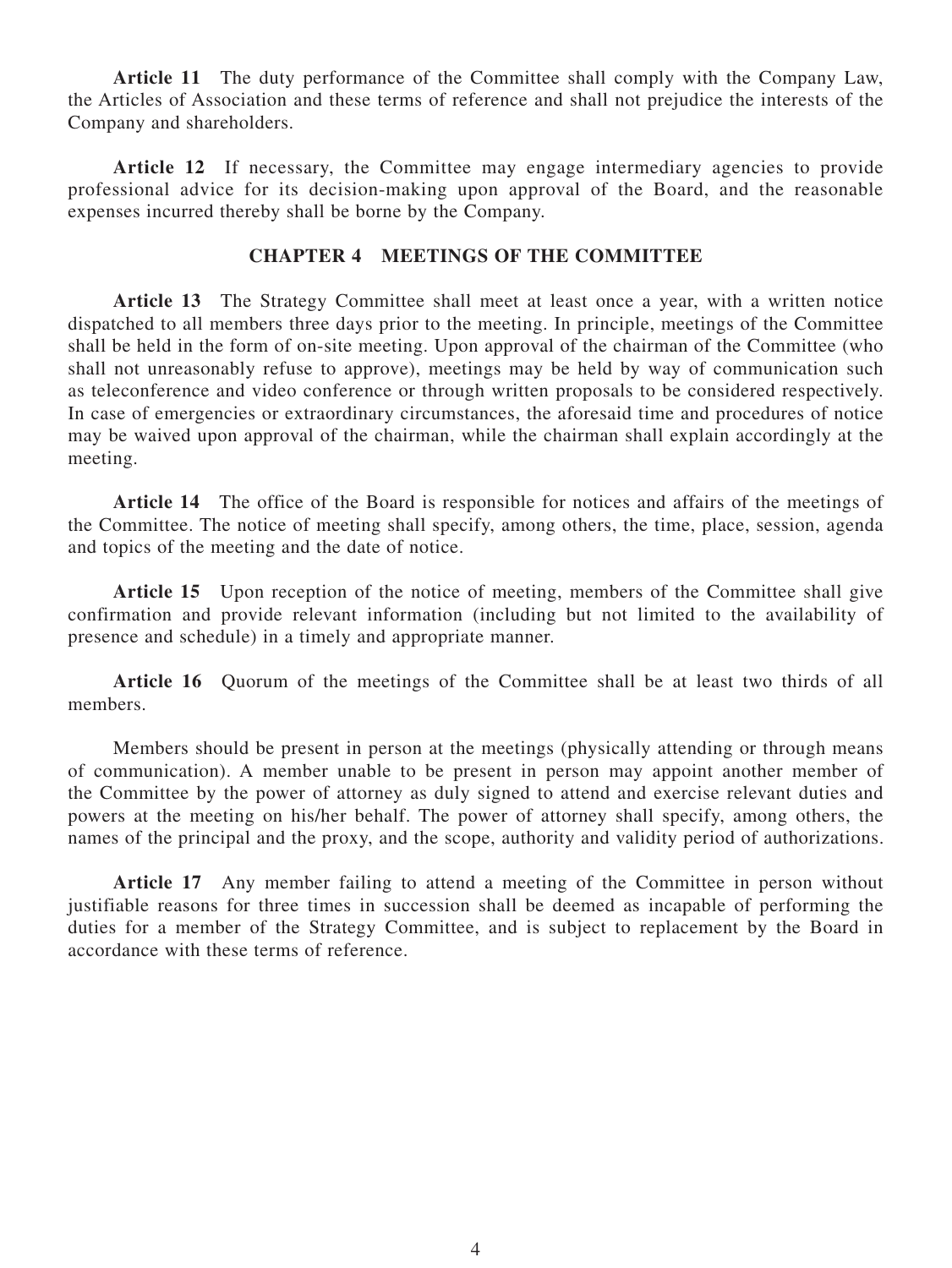#### **Chapter 5 Procedures of Meetings**

**Article 18** Meetings of the Committee shall be held in the form of on-site meeting, where voting shall be made by a show of hands or by poll. If meetings are held by way of communication, such as teleconference or video conference, or through written proposals to be considered respectively, members of the Committee shall submit documents of meetings of the Committee such as completed votes and signed audit opinions to the office of the Board within the time specified in the notice of meeting.

If meetings are held by way of communication such as teleconference and video conference, it shall be ensured that members of the Committee attending the meeting can hear the speech of other members clearly and communicate with each other. Meetings held by telecommunication such as teleconference and video conference shall be recorded and the audio or video of such meetings shall be kept permanently. Voting of relevant meetings of the Committee shall be subject to the voice votes of the members in the audio or video record of such meetings. The voice votes of the members at meetings held by telecommunication such as teleconference and video conference shall be consistent with their signed written documents after the meeting. If the signed written documents are not consistent with the voice votes, the voice votes shall prevail. Members participating in the meeting by telecommunication such as teleconference and video conference shall be deemed as attending such meeting in person.

Article 19 When reviewing and discussing the proposed matters at the meeting of the Committee, members of the Committee shall clearly, independently and fully express their views based on their own judgment. Major opinion of each member of the Committee shall be specified in the minutes of the meeting.

**Article 20** The chairman of the Committee shall, on the basis of adequate review and discussion, form an audit opinion on the matters discussed at the meeting of the Committee by summarizing the discussions and opinions of the members at the meeting, and shall provoke the members to vote on matters so discussed and the audit opinion by a show of hands or by poll. Each member of the Committee shall have one vote. The audit opinion on the matters discussed at the meeting formed by the meeting of the Committee shall be passed by more than half of the votes. Where there is an equality of votes for and against a resolution, the chairman of the Committee shall have a casting vote. Members who cast votes against a resolution are entitled to demand their objection to be indicated in the audit opinion of the Committee.

In the event of insufficient information or materials as required by the proposed matters, resulting in over half of the members are of the views that no discussion or judgment can be made, the chairman of the Committee shall reserve the right to require the provision of additional information or materials for further consideration.

Save as described above, the Committee shall express its opinions with explicit agreement or disagreement with the subject matters.

**Article 21** The secretary of the Board of the Company shall attend meetings of the Committee, and other directors of the Company, relevant senior management, personnel of relevant functional departments of the Company as well as relevant experts, scholars and representative of intermediary agency may be invited to attend the meeting when necessary. Persons attending the meeting shall give explanations on relevant matters at the request of the members of the Committee. The chairman of the board of supervisors can attend the Committee meetings in non-voting capacity.